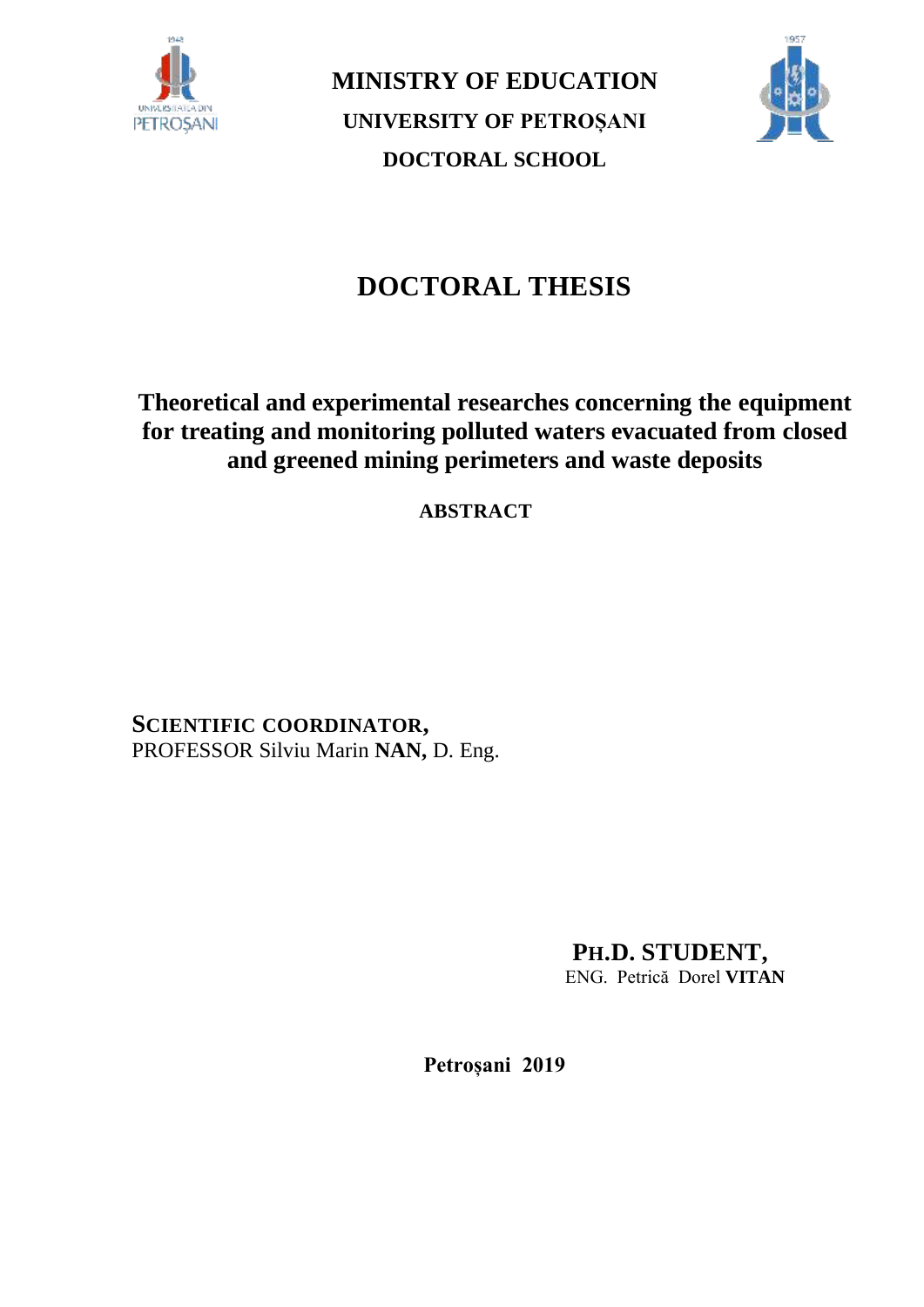## **CONTENTS**

### **I. Presentation and inventory of the mining perimeters in Romania where closed and greened mining waste deposits are located**

1.1. Mining strategy of Romania during the period 2017- 2035 and environment protection approach of closed mining areas.

1.2. Closure of nonviable mines and ecologic reconstruction of the areas affected by mining activities

1.3. Potential dangers that might come out within the perimeter of the closed and abandoned mining areas

1.4. Role and responsibilities of the company specialized in mine closure in Romania

1.5. Inventory of the mining waste deposits in Romania

1.6. Transition to a circular economy and issues determined by storing mining waste **Conclusions** 

## **II. International present stage of the management and monitoring of closed and cleaned mining waste deposits**

2.1. Regulations, legal framework and standards, best practices in evaluating risks in mining industry

2.1. 1 Presentation of the regulations, legal framework and standards in the European states

2.2. Measures for treating / approaching mining waste deposits

- 2.2.1. Measures used with a view to minimizing the amount of mining waste
- 2.2.2. Methods used in preventing the producing acid mining drainage
- 2.2.3. Techniques used in storing dangerous mining waste
- 2.2.4. Techniques used for greening acid mining drainage
- 2.2.5. Techniques used for greening the soils polluted as a result of mining activities
- 2.2.6. Techniques for mine closure and repair of post-mining areas
- 2.2.7. Techniques for mine closure and repair of post-mining areas
- 2.3. Closure of the equipment for the management of mining waste

## **III. Mathematic and physical modelling of the phenomena concerning the dispersion of pollutants from mining waste deposits through air and water**

3.1. Physical processes and phenomena that change the natural state of the main environment factors

- 3.2. Pollutant factors
- 3.3. General laws of transportation and dispersion of pollutants in fluid environments
- 3.4. Transportation and dispersion of pollutants in the air

3.5. Transportation and dispersion of pollutants in surface waters

## **IV. Researches concerning the methods for the investigation and evaluation of pollution in the geological environment in the case of closed and greened mining waste deposits**

- 4.1. Pedological methods
- 4.2. Geological methods
- 4.3. Hydrogeological methods
- 4.4. Geochemical methods
- 4. 5. Geophysical methods

## Conclusions **V. Monitoring polluted waters evacuated from the mining waste perimeters and deposits in accordance with the model of monitoring vulnerable areas**

## 5.1. Integrated approach of monitoring

- 5.2. Presentation of the data required for monitoring
- 5.3. Objectives and types of monitoring systems
- 5.4. Monitoring strategies
- 5.5. Elements of monitoring and evaluation strategies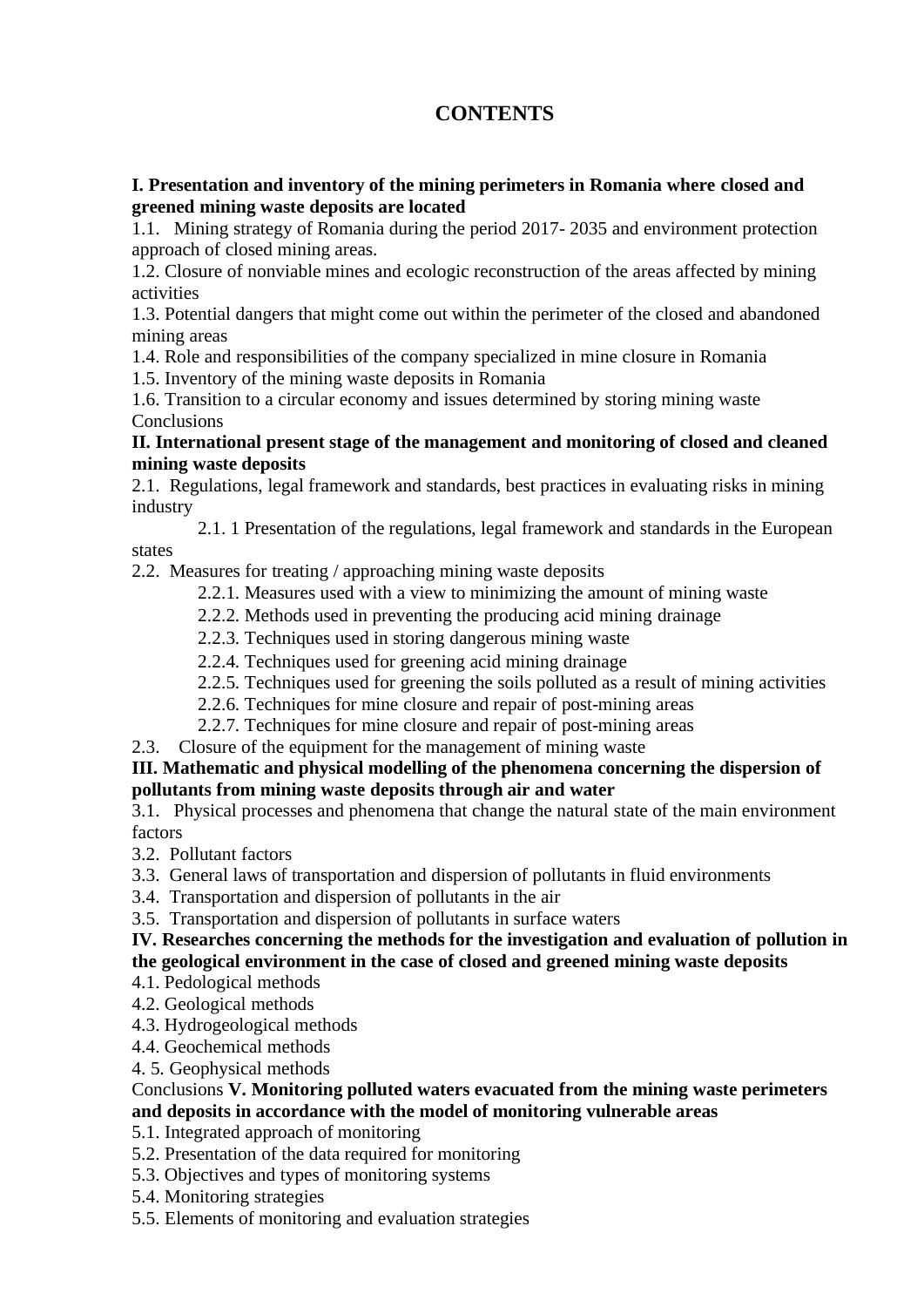5.6. Designing monitoring programmes

5.7. Monitoring water bodies in vulnerable areas

5.8. Water bodies

5.9. Monitoring and BAT stipulations concerning the management of mining waste and of residual sediments having resulted from mining activities

## **VI. Experimental researches in the domain of polluted waters evacuated from the mining waste deposit of the former PREPARATION UNIT in LUPENI – BRANCH 1 (Case study)**

6.1. General aspects concerning the geology of Lupeni mining perimeter

6.2. Characteristics of the soil on which the mining waste deposits in the area of Lupeni are located

6.3. Orohydrographical characteristics of Lupeni mining field

6.4. History of the mining waste deposits in the area of Lupeni mining perimeter

6.5. Theoretical and practical researches concerning the geological mapping of the Branch 1 Lupeni mining waste deposit

6.6. Physical and mechanical characteristics of the mining waste stored at Branch 1 Lupeni

6.7. Determining the chemical composition of the mining waste stored at Branch 1 Lupeni

6.8. Geophysical measurements of the mining waste deposit at Branch 1 Lupeni

6.9. Analysis of the data resulting from hydrological mapping

**Conclusions** 

## **VII. Researches concerning the efficiency of the greening technology applied in the case of acid waters within the perimeter of the former mining exploitation at Boița Hateg. (Case study)**

7.1. Process of forming mine waters and their characteristics

7.2. Acid mine waters (AMW)

7.3. Methods for determining acid potential

7.4. Present stage of the knowledge concerning the greening technologies of the waters containing metal ions

7.5. Presentation of the mine waters cleaning station at Boița Hațeg

7.6. Matching the quality of the effluents in emissary with the standards and greening efficiency of the mine waters treatment station at Boița Hațeg

## **CONCLUSIONS, PERSONAL CONTRIBUTIONS AND PROPOSALS**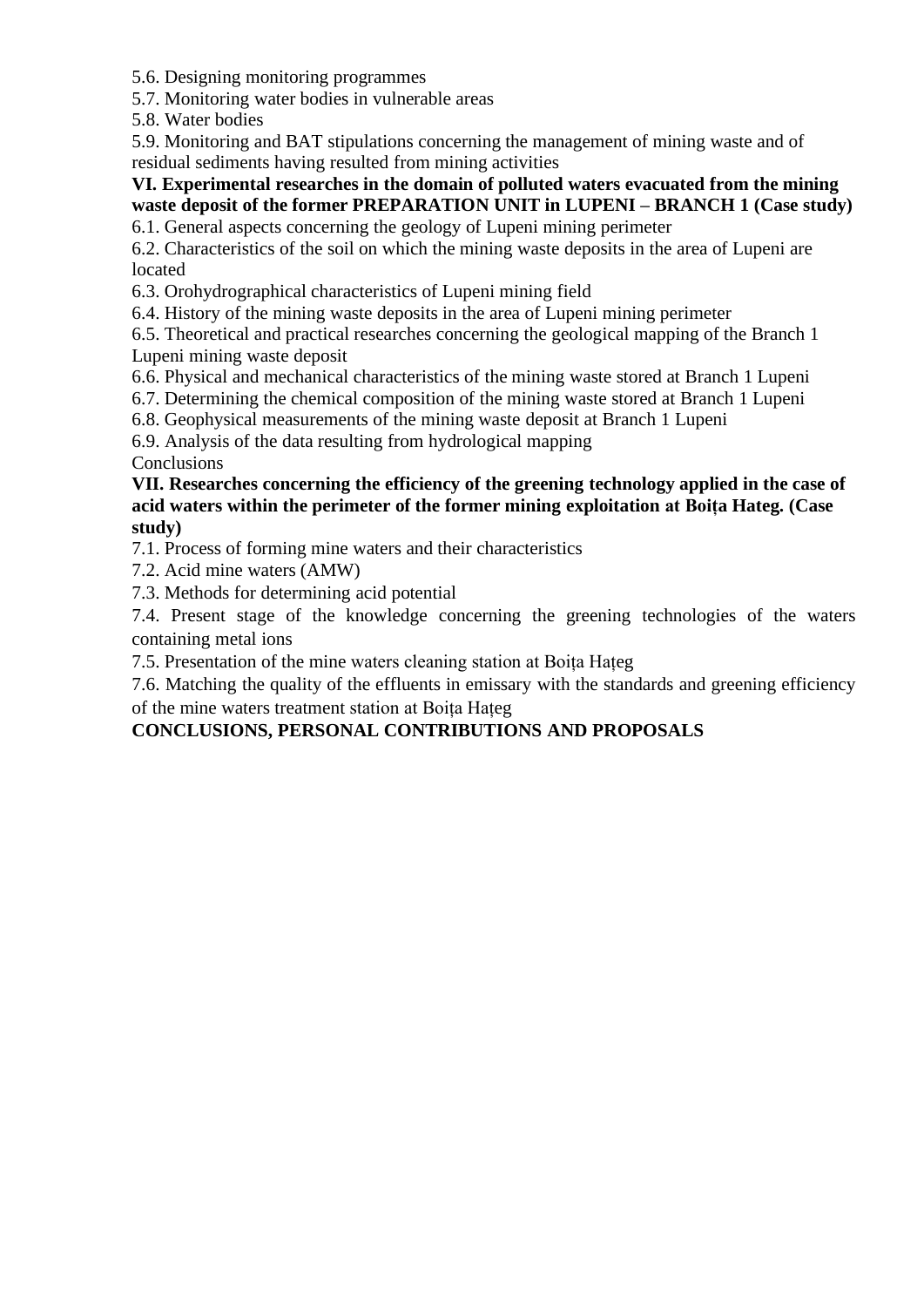#### **Final conclusions, original contributions**

Romania is the country displaying the highest percentage of mining waste having resulted from the extractive industry, more than 85 % of the total waste (the average in Europe represents about 25 %), having as a source historic mining.

Before 1989, the mining industry in Romania owned a development strategy that relied on the concept of self-support. Its main objective was the providing of the economy with mineral resources with a view to decrease imports. The result of this policy consisted in the oversizing of the mining sector, which directly employed over 350,000 individuals and indirectly included another 700,000 individuals within horizontal industry. After 1990, the state had to support this industry through providing funds from the budget.

 Beginning with 1997, Romania's Government started a program of accelerated job decrease in the mining industry. Its objective was to allow re-organizing and restructuring. Shortly after (the period  $1997 - 1998$ ), the number dropped by almost 60%. The process found the governments unprepared to face the associated social issues that powerfully manifested within the mono-industrial and mining by tradition areas and the serious problems connected with environment pollution.

The doctoral thesis entitled **"Theoretical and experimental researches concerning the equipment for treating and monitoring polluted waters evacuated from closed and greened mining waste deposits"** is structured in seven chapters.

**Chapter I presents the legislation in the domain of mining waste deposits and the inventory of the mining perimeters in Romania where such deposits are located. Although in 2017 a national inventory of the mining waste deposits was carried out,** it is necessary to continue the inventory and inspection activities with the stage involving the checking of the data and the getting of supplemental information. It is highly required the implementation of the European good practices and demands in the field of storing and treating mining waste, the revising of the national inventory through drawing out a data base useful to all the authorities that address legislative, inspection, control, regulation or land planning proposals.

In the case of the objectives that are visually considered highly instable, it is necessary that specialized institutes elaborate expertise / researches.

The analysis of the two case studies presented by the Report concerning the inventory and the visual inspection in 2017 at Valea Șesei pond and the mining waste deposit at Berbești shows only the measures targeting the fixing of the shortcomings and not definitive solutions for preventing similar situations.

As far as the new Project of the Mine Law is concerned, a series of noncorrelations with essential normative acts have been identified, as follows:

- Decision 856 /13.08.2008, entitled "Management of waste in extractive industry", regulates the administering of waste resulting from prospection, exploitation, underground extraction or quarry exploitation, of greening and storing mineral resources, further called extractive waste.

Article 2, paragraph (2 ) only refers to "Indirect waste" that result from activities which are adjacent to extraction and which are regulated by Law 211/2011 and HG 856/2002, updated, namely iron, wood, paper, cardboard, petrol waste, oil waste.

- The need for observing similar Directives that refer to waste in the extractive industry and that have not been taken over by Romanian legislation, such as:

> • Decision 2009/359/CE, dated April  $30<sup>th</sup>$ , 2009, for completing inert waste, in accordance with the application of article 22, paragraph (1), letter (f) of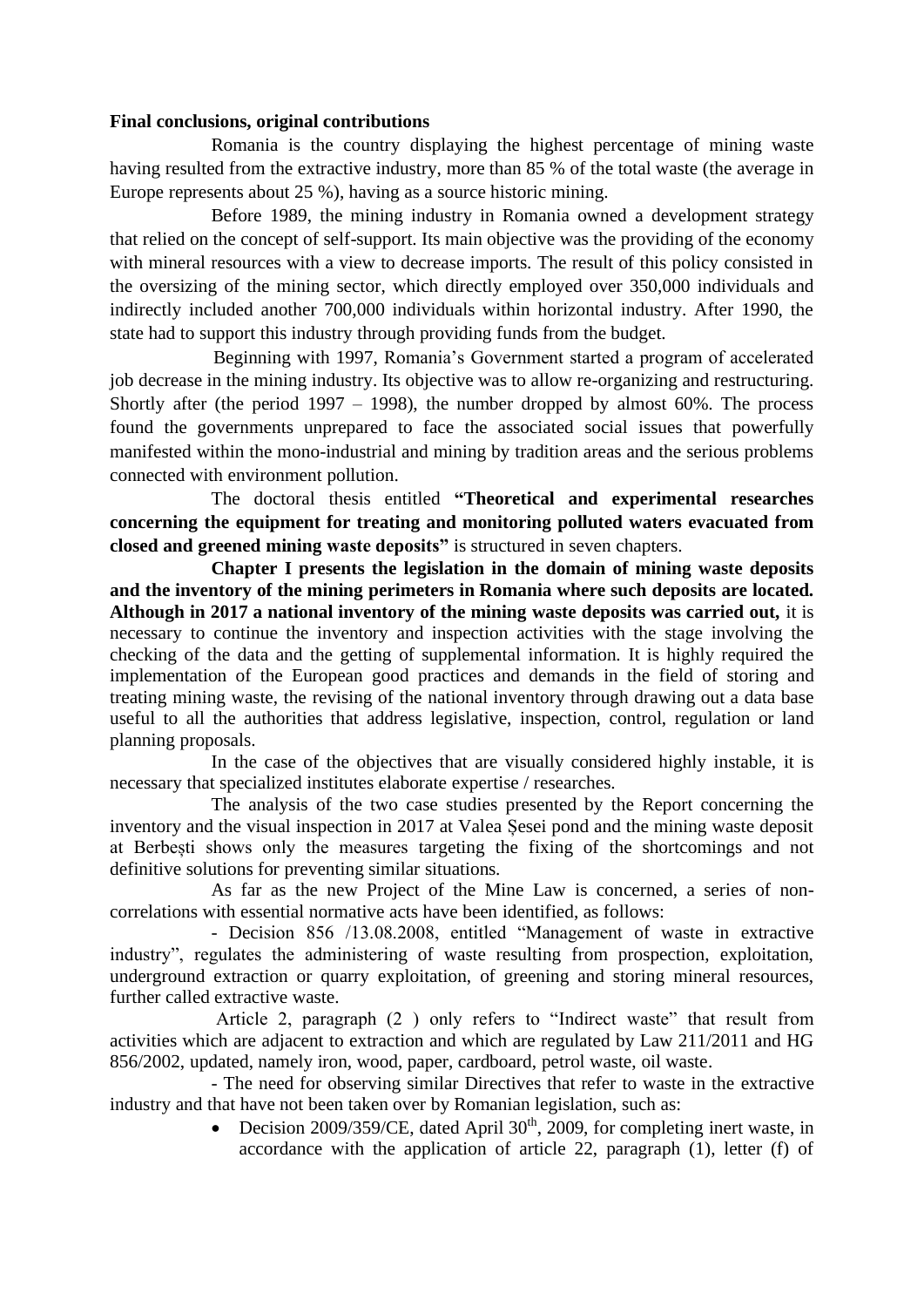Directive 2006/21/CE of the European Parliament and Council concerning the management of waste in the extractive industries;

- Decision 2009/360/CE, dated April  $30<sup>th</sup>$ , 2009, for completing the technical requirements for characterising waste settled by Directive 2006/21/CE of the European Parliament and Council concerning the management of waste in the extractive industries;
- Decision 2009/337/CE, dated April  $20<sup>th</sup>$ , 2009, concerning the defining of the criteria of classification of the equipment for waste management in accordance with Annex II of Directive 2006/21/CE of the European Parliament and Council concerning the management of waste in the extractive industries.

The main share of the amounts allocated for carrying out works of ecologic reconstruction is detained by financing the ecologic reconstruction works of the mining objectives with associated risks. A special attention should be given to the dangerous evolution of the physical and mechanical phenomena of underground crashing, to surfaces' subsidence or massive landfalls.

As a result of the increased underfinancing of the projects of closure and greening, of the process of reconstruction of the areas affected by mining industries, there are also important risks in the case of the mining areas where mining waste deposits, others than those ranging within the category of dangerous ones, are stored. All these determine delays that regard the carrying out of greening works. Another difficult situation is determined by the uncertain patrimonial condition of the lands on which closure and greening works are carried out; the carrying out of works for modernizing the units for treating mine waters belonging to the Ministry of Economy is influenced by the patrimonial condition of the lands on which such works are located and the delay of this process compromises the greening works already carried out (Ligava Mine, Ciudanovița Mine, Leurda Mine, Țebea Mine, Mătăsari Drăgotești Mines, etc).

 Romania owns at present a system for waste management mostly based on storing. A series of difficulties are encountered nowadays as Romania has the largest waste storing rate in the EU (72%), which is much higher than the EU average of 25.6%.

 In accordance, the Set of measures concerning the Circular Economy of the European Economy is correlated with Directive 2006/21/CE and includes yearly targets for greening mining waste.

Mining waste display a special condition depending on the category represented (dangerous or non-dangerous). The types of cleaning mining waste pass through are different (mechanical, physical, biological, thermic or chemical processes or a combination of processes applied to mineral resources). Due to the amount of such types of waste and their impact on the environment, they are considered to have a high potential of being promoted in the context of circular economy. This aspect is displayed in Chapter VI, where the possibility of retrieving useful substances from the mining waste deposit at Branch 1 – Lupeni is also considered.

**Chapter II** gives details on the "Present international stage of the management and monitoring of the closed and greened mining waste deposits." The chapter analyses the stipulations, standards, best practices, techniques used with a view to green acid mining drainage, the techniques used for greening polluted soils as a result of mining activities, techniques of mine closure and remediation of the post-mining areas in the states of the European Union. A comparison with the Romanian legislation is carried out, where, in accordance with legal stipulations, the procedure of getting environment authorisations for activity closing is not tailored for mining activities. There is a common procedure for the closure of all types of activities; yet, the local authority for environment protection does not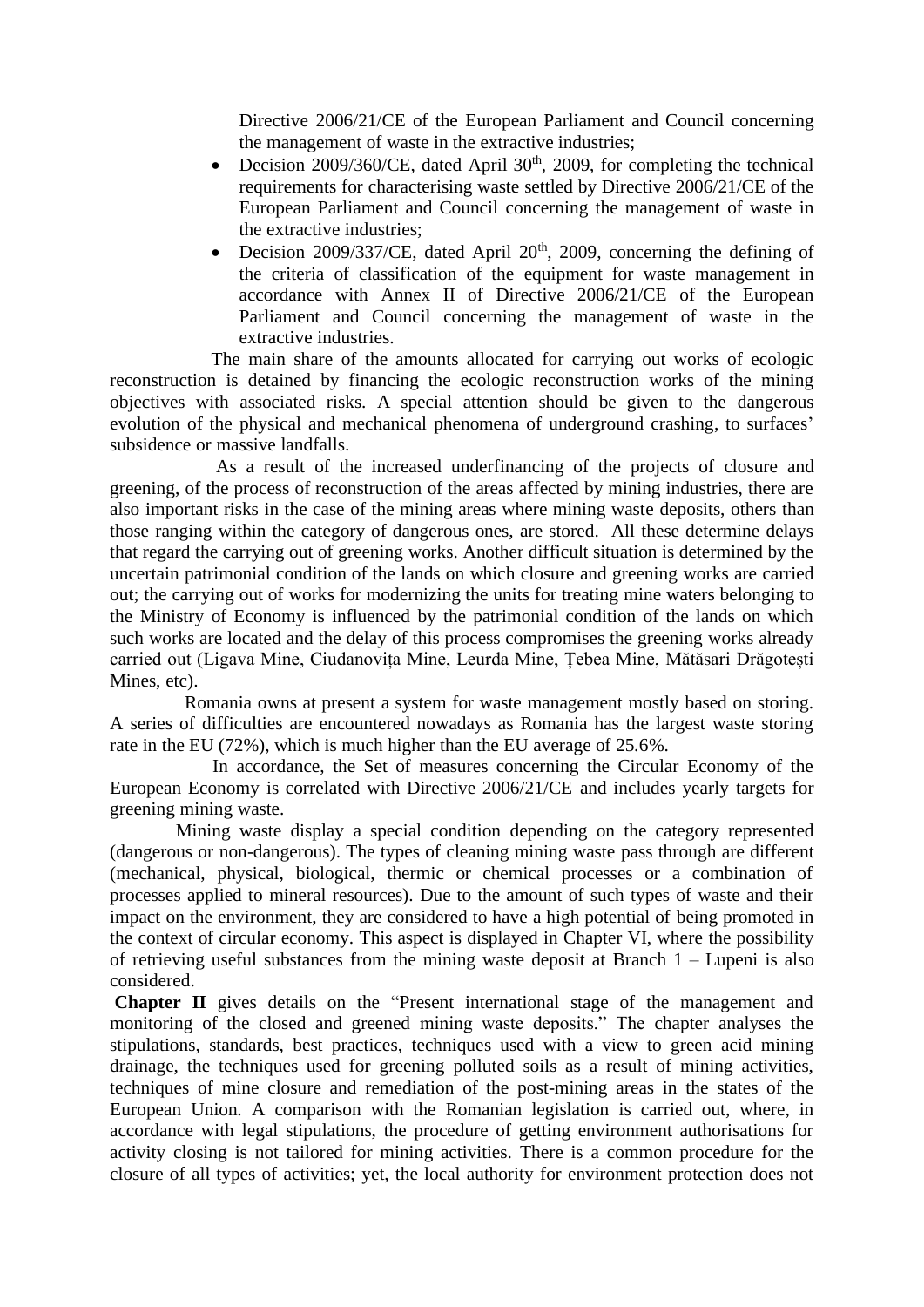own the decisional tools able to settle the required measures and recommendations as part of authorisation procedure.

In Romania, the process of risk evaluation should be carried out by an authorised individual or company and is required by the competent environment authority, in accordance with HG no. 184/1997 of the Ministry of Environment and Waters Administration for the approval of the procedure evaluating the impact of this operation upon the environment. There is no specific procedure regarding the risk evaluation for the mining evacuation units (basins/ponds and mining waste deposits).

 Risk evaluation is required by the environment authority whenever a high degree of pollution is discovered at a certain location, which is above the intervention margins stipulated by Romanian regulations, as follows:

Risk evaluation is carried out in two cases (regulation procedures), namely:

• Within the procedure for the issuing of the authorisation.

In the case a general activity is carried out or in the case of a storage activity, the procedure for the issuing of the authorisation observes the stipulations of Order no. 876 / 2004 of the Ministry of the Environment and Waters Administration.

• Within the procedure settling environment obligations.

The competent environment authority issues an Environment Notification, which stipulates environment obligations, in accordance with the study for the risk evaluation and other previous agreements, if applicable, between the operator and the competent authority.

At present, there is no law for this type of procedure; the Law for the Environment Protection in Romania requires a special document for the cases of activity closure, assets sale, fusion, division, bankruptcy, etc.

The incidents connected with the processing sterile are more often in the case of upstream constructions than in the case of downstream constructions. Bulletin no. 121 of UNEP/ICOLD also concluded that the successful planning and administering of the equipment for processing sterile could benefit from:

**.** The involvement of interested individuals

**.** Thorough investigations and risk evaluation

**.** Thorough documentation

**.** Administration of processing sterile integrated within mine planning, exploitation and closure.

**Chapter III** displays the mathematical and physical modelling of the phenomena that concern the dispersion of the pollutants resulting from the mining waste deposits through air and water.

 The approach of pollution issues requires the elaboration of a series of models of water quality including three important components: temporary decrease, spatial decrease and degree of detailing of the ecological component. It is recommended to define the objectives in accordance with the scheme displayed in this chapter. The transportation and dispersion of pollutants in fluid environments is based on the law of molecular diffusion (Fick's Law) and on the equations of fluids movement (Navier – Stokes equations, continuity equation).

The study of surface waters pollution is based on the geometric representation of the system, owing to null models, one-dimensional models or multidimensional ones, while considering the hydraulic features of the polluted river beds as well as the manner pollutant injection occurs. The development stages in the transportation of pollutants are the following ones: movement of non-stratified fluids, movement at the margin of stability and movement in an advanced mixed stage.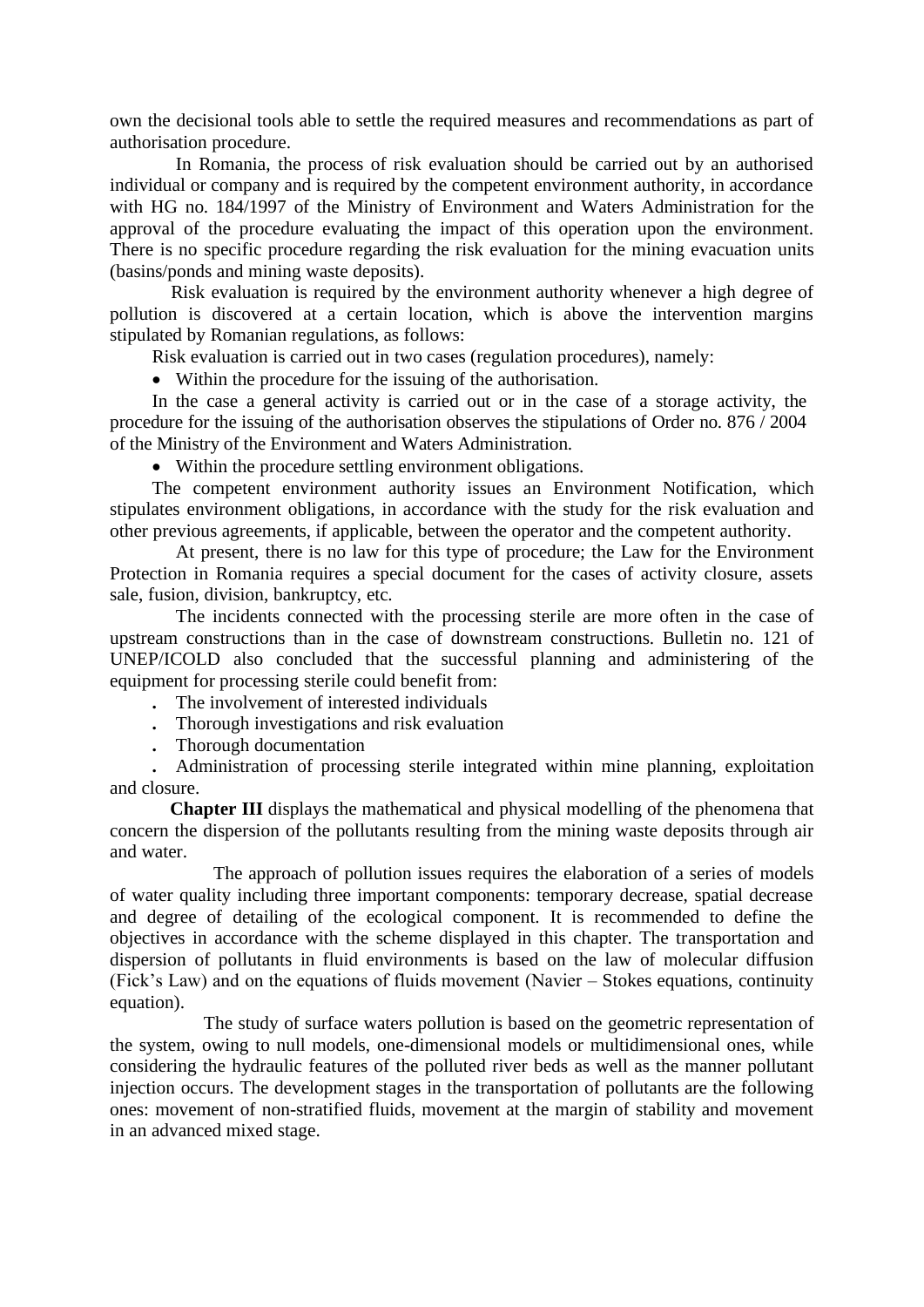#### **Chapter IV. Researches concerning the methods for the investigation and evaluation of the pollution of the geological environment in the case of the closed and greened mining waste deposits**

Generally, a geological investigation includes all the types of specific investigations matching the fields included in the study of the earth: geological, hydrogeological, paleontological, geophysical, geochemical, pedological, etc.

Each of investigation method displays its own possibilities, targets and objectives, its own advantages and specific limitations.

The success of geological methods as a whole for the investigation and evaluation of the pollution of geological environment is determined by the choosing of the optimal strategy for applying various methods in accordance with the target and the conditions encountered.

The use of two or three methods is required with a view to cover all the domains of interest, to carry out an integrated analysis of the data and to reduce the degree of interpretation ambiguity. Meanwhile, the whole system of the geological environment soil – underground waters – geological formations should be investigated both as a whole and component by component.

These are the reasons that grounded the settling of the compulsory minimal set of methods for investigating and evaluating contamination:

- Pedological methods, for finding out the structure and quality of the soil;

- Geological methods, for finding out geological structure;

- Hydrogeological methods, for getting to know the aquifers and their quality;

- Geochemical methods, for finding out the distribution of chemical elements in the geological environment, for identifying and settling the concentrations and distributing pollutants;

- Geophysical methods, for the knowing and spatial distribution of the geological structure of contaminated areas.

The investigation of the pollution of geological environments may be carried out simultaneously with all the methods included within the compulsory minimal set.

Meanwhile, the investigations may be done separately for each method, followed by the synthesis and correlation of the data in the geological report. Considering the possible presence and evolution of the physical phenomena underground, it is recommended that separate investigations should be carried out every two years.

The compulsory minimal set of methods is carried out in accordance with the desired detailing degree, set for each investigation stage.

The compulsory minimal set of methods provides the complex and complete investigation of all pollution existing in the geological environment as well as the knowledge required with a view to found the decisions taken by the environment authorities.

## **Chapter V. Monitoring the evacuated polluted waters from mining waste perimeters and deposits in accordance with the model for the monitoring of vulnerable areas**

Framework Directive for water introduces the notion of "body of water" as an *elementary unit* for the analysis of pressures and impact and for the evaluation of the risk of non-attaining environment objectives. It settles the manner of integrated approaching of monitoring, evaluation and monitoring strategies, designing a monitoring program as well as BAT stipulations for the management of mining waste and of residual sediments having resulted from mining activities.

**Chapter VI. Experimental researches in the domain of the polluted waters evacuated from the mining waste deposit at the former Preparation of Lupeni – Branch 1 (Case study)**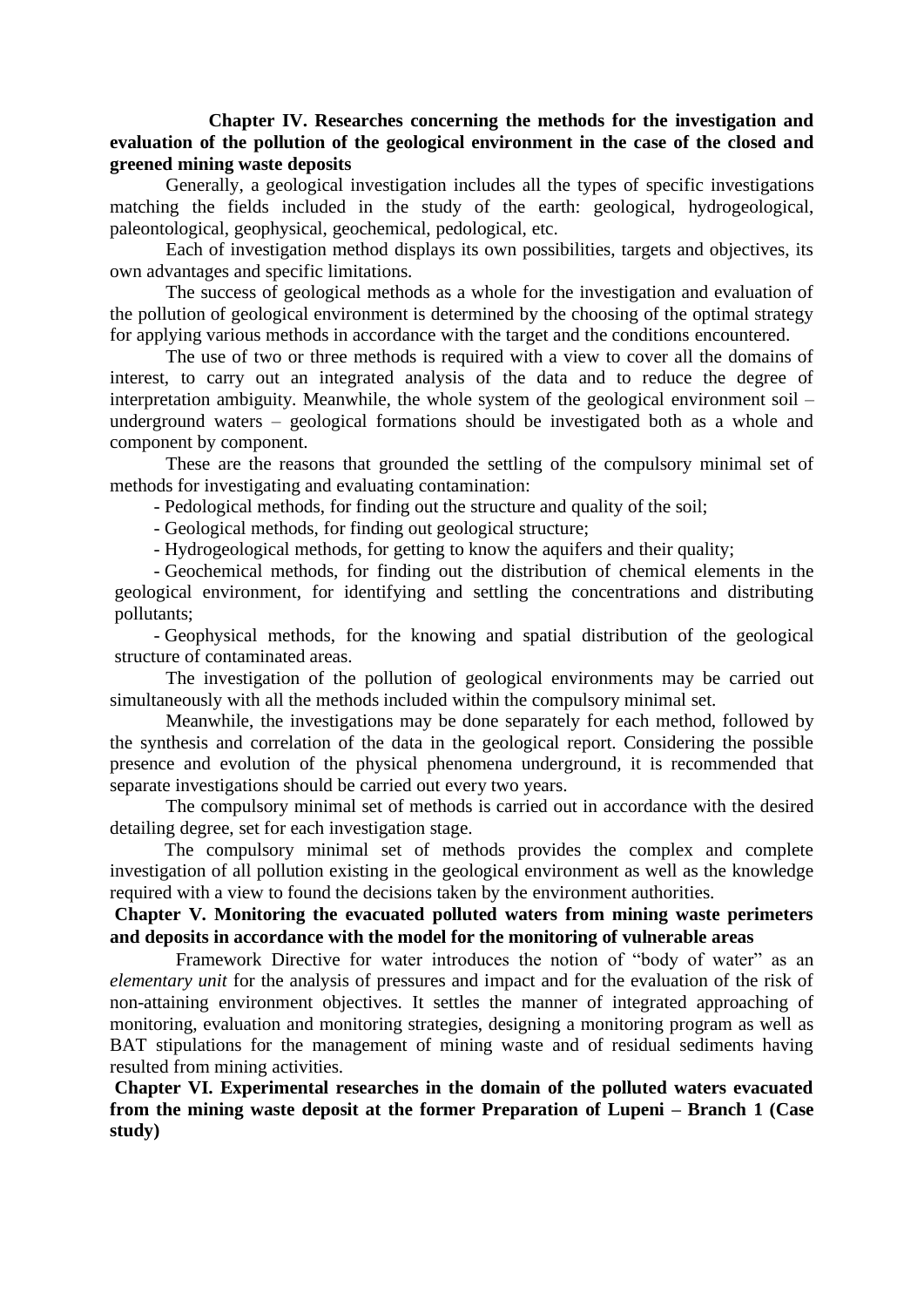The mines of Lupeni, Lupeni Sud, Victoria, Carolina and Ileana were opened in 1840 as private assets. The location of the exploitations follows the direction of the outcrop of the productive formation in the Northern - Eastern area of the perimeter.

The deposits of mining waste at the former Preparation of Lupeni were formed through the layering of the stuff owing to funicular equipment in a bumpy area displaying high level differences. At present, there are three branches of mining sterile deposits, with angles of  $15^0$  between branches 1 and 2 and  $40^0$  between branches 2 and 3. The storage technology determined the formation of deposits in a single stage, whose geometrical parameters depend on the morphology of the ground's surface, on the elevations where the funicular is located and on the geotechnical characteristics of deposited rocks. During the unloading of the stuff from the transportation buckets, a certain granulometric selection occurs due to the movement of large granules at the basement of the deposit.

Sedimentary and magmatic formations are present within the analysed perimeter. The foundation of the mining waste deposit includes granodiorite and its clay-sandy sediment stuff. The character of the sediment stuff, its thickness and inclining may determine gliding phenomena. The mining waste deposits at branches R2 and R1 are located over sand stones and micro-conglomerate sand stones, including the afferent pelitic and pelitic-sandy sediment stuff.

Due to their lithological character, the slopes of the valleys around the mining waste deposits display a good stability as they are grounded on the stuff stored from Branch 1.

Hydrological, geological and geotechnical mapping resulted in detailed supplemental data at the level of the surface of the area besides the information previously known from the existing technical data afferent to each of the investigated component.

Geophysical measurements showed resistivity contrasts within the body of the mining waste deposit, which display constitutive differences of the mining sterile stuff stored in its natural state, affected by the phenomenon of self-ignition or exhibiting a high level of humidity in contrast with the basic rock.

Water accumulation and circulation on the bed of the old valleys and at the margin between various episodes of storing the stuff of the mining sterile deposit can also be seen. These accumulations and crossing paths within the mining waste deposit represent the source of the emergent at 784m and 774m.

Geophysical measurements offer, for the first time, a possibility of knowing the internal structure of the mining waste deposit of R1.

The gutter on the Eastern side of the mining waste deposit at branches R1 and R2, in the interfluvium of Boncii stream and Ferejele stream is an artificial "water course" created with a view to drain the waters of the lake located between the R1 and R2 mining waste deposits. This path is dug at the base of the stored stuff and through accelerated erosion it destabilizes the eastern side of the mining waste deposit at branch R1 and branch R2.

The surface of the hydrographical basin is crossed by secondary valleys and ravines within the body of the mining waste deposit (widths of 3-6 m and depths of 2-3 m), which become drainage paths for surface waters during the rainy periods.

Seasonal water flows have been mapped along the entire path in order to identify the sediments of iron oxides and calcite. Ferejele and Boncii streams contain in their minor beds, displaying variable widths from several meters to maximum 15 m, fragments that have their origin in the mining waste deposits they drain.

 The flows are variable, surface drainage being accelerated by the abrupt slopes of the mountainsides. The stuff belonging to the mining waste deposit washed by the clayish fraction displays a good permeability and allows the rapid drainage of water in the upper part. Both the two main water flows (Ferejele and Boncii) and the two secondary ones have been tested with a view to identifying drained areas and pollution sources.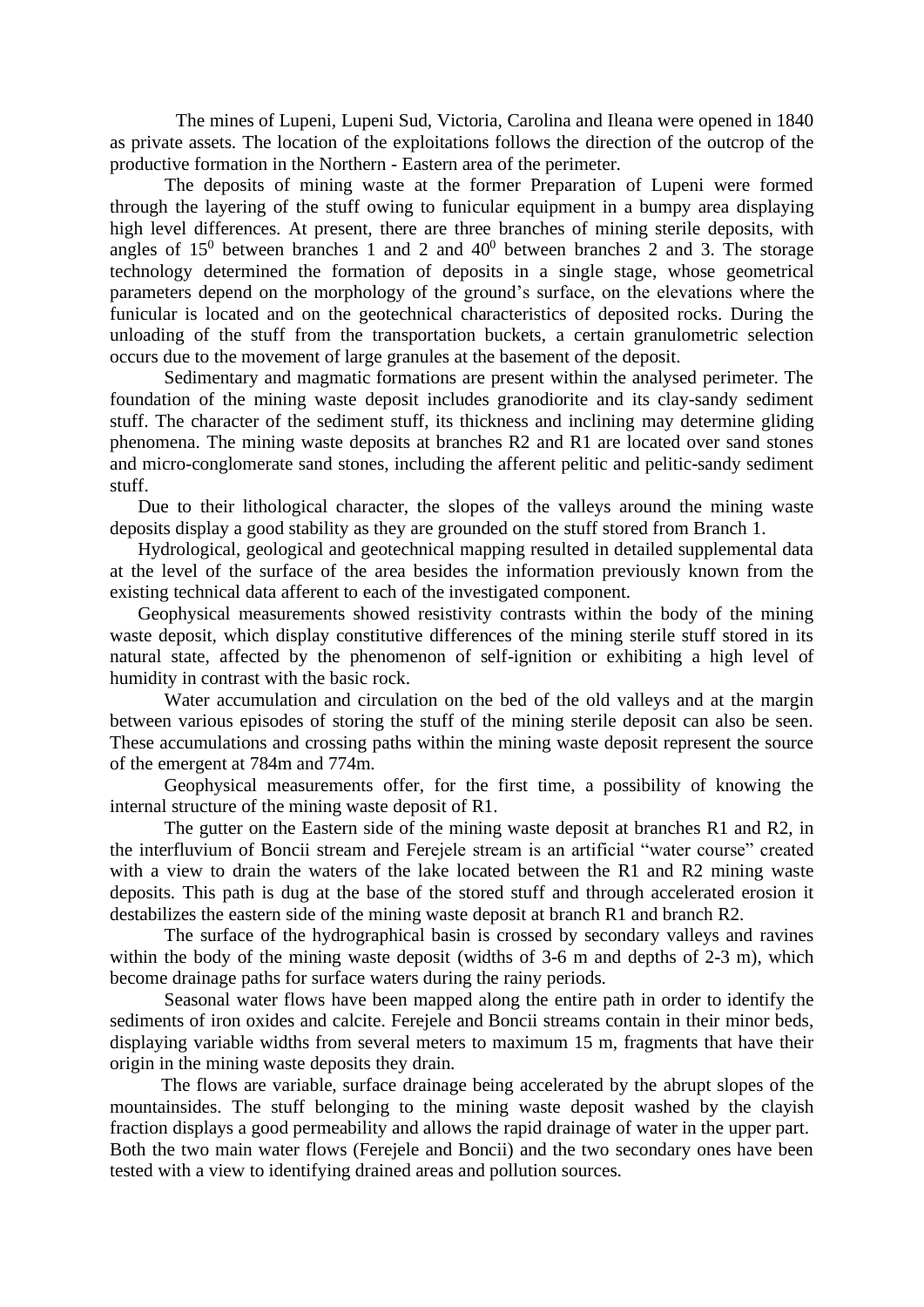#### **Chapter VII. Researches concerning the efficiency of the greening technology applied in the case of acid waters in the area of the former mining exploitation at Boita Hațeg (case study)**

There are various methods for treating mine waters, depending on the volume of the effluent, the type and concentration of the existing pollutant substances.

 The choosing of the cleaning variant relied upon the physical and chemical characteristics of waste waters (acidity, variable concentrations of heavy metals, presence of sulphates over the admitted margin), evacuation flows, technological implications and associated costs, amounts of waste resulted and requirements for environment protection.

 In such a case, the greening of mine waters consists in lime neutralization which results in precipitates of Fe hydroxide and other metals as well as plaster (CaSO4). Lime treatment determines pH increase from 6.0 to 8, allowing the elimination of the metals from the solution owing to the decrease of solubility of the metal ions. The required pH for a minimal solubility varies depending on the metal species; nonetheless, most neutralization devices operate at a pH between 9 and 12. Several neutralization agents can be used, such as: lime, as CaO or hydrated lime  $Ca(OH)_2$ , which is most frequently employed owing to its availability, reduced cost and increased efficiency.

In the case of the mining perimeter at Boita Hateg, mine waters are evacuated along the channel of the gallery through a concrete loading basin, protected against the acids; the waters are then directed towards the reaction basins of the cleaning station. The cleaning station mainly consists in lime dissolution recipients equipped with a propeller mixer, reaction/neutralization vessels also equipped with mixers, where mine waters directly come into contact with the lime solution, a longitudinal decanter for depositing the precipitate and clearing the waters, a mud platform for dehydrating the sediment stored in the decanter.

 The process applied determines the advanced precipitation of metals (Fe, Pb, Zn, Cu, Ni, Cd), with an efficiency of over 90% and the providing of remnant values in the soluble stage within the margins admitted by the national legislation (NTPA001/2005), as table 1 shows.

 Calcium exhibits values over the admitted margin due to the intake given by pH regulating. In the case of sulphates, no significant decrease is registered due to the increased solubility of calcium sulphate.

Two stage precipitate with whitewash and air instillation would determine the improvement of the features of final effluents, yet, it is more expensive both in terms of investment and in terms of operational procedures.

A variant experienced with positive results, that is allowing the ranging of the treated effluent within the margins imposed at evacuation for all indices, including sulphates and calcium, is neutralization, oxidation and precipitation in a single stage at a pH of 11-12, with whitewash and calcium aluminate in the presence of insufflate air, followed by the recorrection of the pH at 8.5 and the separation of the stuff in suspension.

An efficient treatment implies generating neutral pH water and the decrease of its content of sulphates, iron and other metals to the margins allowed by environment legislation. When choosing cleaning fluxes, the technical, economic, environment performance aspects should be observed.

In order to be attractive, the process should involve decreased costs, should be easily installed and maintained and should result in limited amounts of solid sub-products.

#### **Original contributions**

The original contributions of this doctoral thesis, having resulted from the theoretical research and the implementation of a series of technological solutions, are the following ones: